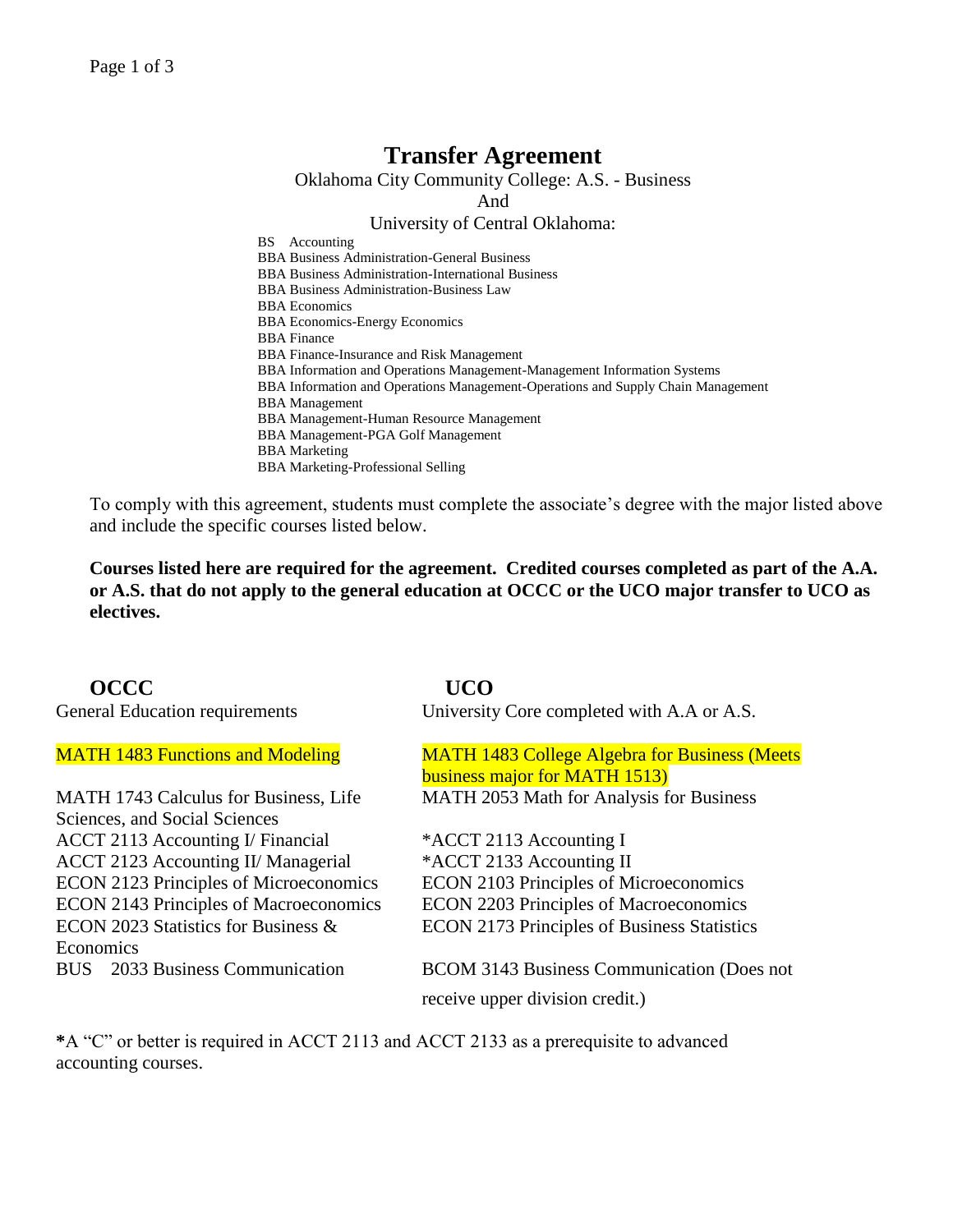**This degree requires additional course work, including the general education, as stated in the OCCC Catalog. Other OCCC courses may or may not apply to the UCO major. That specific information can be found on the UCO website under the Online Transfer Guide.**

|--|--|

# **To be taken at the University of Central Oklahoma……………………………60-65**

| Required courses: |      |                                         |
|-------------------|------|-----------------------------------------|
| <b>MRKT</b>       | 3013 | Principles of Marketing                 |
| MGMT              | 3103 | Principles of Management                |
| LS                | 3113 | <b>Legal Environment of Business</b>    |
| <b>ISOM</b>       | 3263 | <b>Management Information Systems</b>   |
| <b>ISOM</b>       | 3313 | <b>Operations Management</b>            |
| <b>ISOM</b>       | 3323 | <b>Business Analytics</b>               |
| <b>FIN</b>        | 3563 | <b>Fundamentals of Business Finance</b> |
|                   |      |                                         |
|                   |      |                                         |

MGMT 4813 Strategic Management (Senior Status) \* #

\* All Business Support and Business Core Courses must be completed prior to taking the Capstone Course.

# All BBA or BS in Accounting majors must successfully complete the Business Senior Exam (BSE) as a component of MGMT 4813 Strategic Management.

#### **Business Major Component (beyond the Business Core): 24-41 hours**

The remainder of the requirements are listed in the UCO undergraduate catalog for each major. BS Accounting---33 (includes an additional GPA in major courses and in the 3/400 level accounting courses) BBA Business Administration-General Business---24 BBA Business Administration-International Business---24-32 BBA Business Administration-Business Law---24 BBA Economics---27 BBA Economics-Energy Economics---33 BBA Finance---27 BBA Finance-Insurance and Risk Management---24 BBA Information and Operations Management-Management Information Systems--33 BBA Information and Operations Management-Operations and Supply Chain Management --30 BBA Management--30 BBA Management-Human Resource Management--24 BBA Management-PGA Golf Management---41 BBA Marketing--27 BBA Marketing-Professional Selling--27

**Electives to bring total to……………………………………………………………………………………..124**